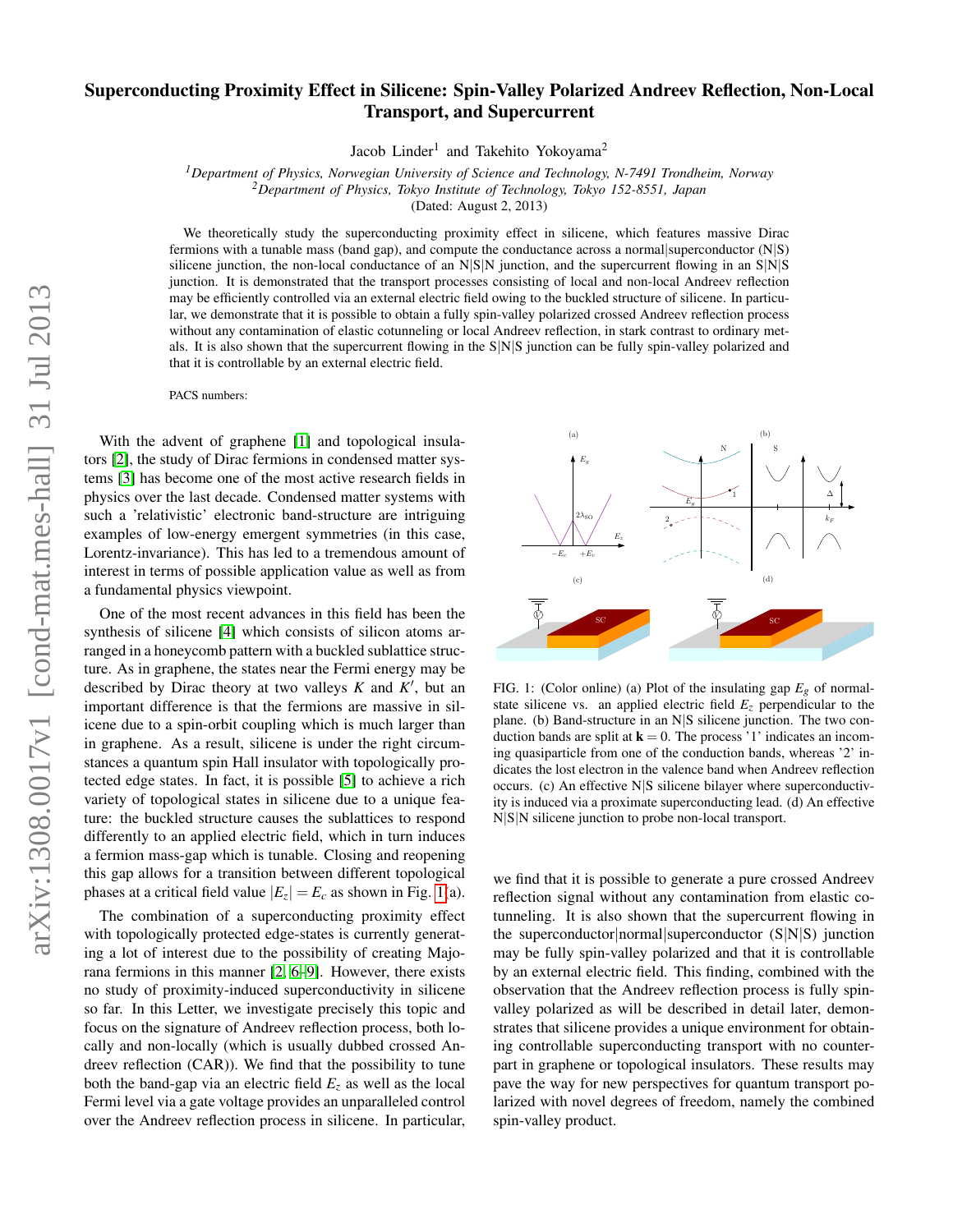*Theory and Results.* We consider a silicene layer made up by a buckled honeycomb lattice consisting of two sublattices *A* and *B* (see Fig. [5](#page-5-0) in the Supplementary Information). Using a tight-binding formalism, one obtains the following lattice Hamiltonian [\[5,](#page-4-4) [10,](#page-4-7) [11\]](#page-4-8):

$$
H = -t \sum_{\langle i,j\rangle,\alpha} c_{i\alpha}^{\dagger} c_{j\alpha} + \frac{i\lambda}{3\sqrt{3}} \sum_{\langle\langle i,j\rangle\rangle,\alpha,\beta} \mathbf{v}_{ij} c_{i\alpha}^{\dagger} \sigma_{\alpha\beta}^{z} c_{j\beta} + t \sum_{i\alpha} \zeta_{i} E_{z}^{i} c_{i\alpha}^{\dagger} c_{i\alpha} - \mu \sum_{i\sigma} c_{i\sigma}^{\dagger} c_{i\sigma} + \sum_{i\sigma} (\sigma \Delta_{0} c_{i\sigma}^{\dagger} c_{i,-\sigma}^{\dagger} + \text{h.c.})
$$
\n(1)

Here, *t* is the hopping element,  $\lambda$  is the effective spin-orbit coupling parameter, 2*l* is the separation between the A- and B-sublattices in the *z*-direction,  $E_z$  is an applied electric field,  $\zeta_i = \pm 1$  for the A (B) sites is the staggered sublattice potential term, while  $v_{ij} = (\mathbf{d}_i \times \mathbf{d}_j)/|\mathbf{d}_i \times \mathbf{d}_j|$  having defined  $\mathbf{d}_i$ and  $\mathbf{d}_i$  as the two nearest bonds connecting the next-nearest neighbors. To describe quantum transport in the presence of a superconducting proximity effect, we derive an effective low-energy theory for excitations near the Dirac points  $K_n$ ,  $\eta = \pm$ . The details of this procedure are provided in the Supplementary Information. In the end, we obtain the following **k**-space Hamiltonian when using a basis  $\psi_k^{\dagger} =$  $[(\psi^A_{\mathbf{k},\sigma})^{\dagger},(\psi^B_{\mathbf{k},\sigma})^{\dagger},\psi^A_{-\mathbf{k},-\sigma},\psi^B_{-\mathbf{k},-\sigma}].$ 

$$
H_{\sigma, \mathbf{K}_{\eta} + \mathbf{k}} = \psi_{\mathbf{k}}^{\dagger} H_{\eta, \sigma}(\mathbf{k}) \psi_{\mathbf{k}}, H_{\eta, \sigma}(\mathbf{k}) = \begin{pmatrix} \hat{H}_0 & \sigma \Delta_0 \hat{1} \\ \sigma \Delta_0^{\dagger} \hat{1} & -\hat{H}_0 \end{pmatrix},
$$

$$
\hat{H}_0 = (lE_z - \eta \sigma \lambda_{\text{SO}}) \hat{\tau}_z - \mu \hat{1} + \nu_F (\eta k_x \hat{\tau}_x - k_y \hat{\tau}_y) \tag{2}
$$

with  $\lambda_{\text{SO}} = \lambda/2$ . Since we shall consider a hybrid junction consisting of normal silicene and a silicene-region with proximity-induced superconductivity, it is instructive to discuss the eigenvalues and band-structure in these regions separately. In the normal-state, silicene is an insulator with topological properties that may be controlled by an external electric field as discussed previously. The excitation energies read:  $E_{\eta,\sigma}(\mathbf{k}) = \pm \sqrt{k^2 + (lE_z - \eta \sigma \lambda_{\text{SO}})^2}$ , having set the chemical potential  $\mu_N = 0$ . The gap between conduction and valence band is then  $E_g = 2|lE_z - \eta \sigma \lambda_{SO}|$  and we set  $v_F = 1$  for brevity of notation.

To allow for proximity-induced superconductivity in the region *x* > 0, it is natural to include an electric doping level and thus a chemical potential  $\mu$ <sup>*S*</sup>  $\gg \lambda$ <sub>SO</sub>,  $\Delta$ <sup>0</sup> in order to have a finite carrier-density at the Fermi level. The eigenvalues then read:  $E_{\eta,\sigma}(\mathbf{k}) = \pm \sqrt{\left(\sqrt{k^2 + (lE_z - \eta \sigma \lambda_{\text{SO}})^2} \pm \mu_S\right)^2 + |\Delta_0|^2}$ . It is now instructive to compare the band-structures in the N and S regions visually, as done in Fig. [1\(](#page-0-0)b). It is seen that in order for Andreev reflection to occur the excitation gap in the N part must be smaller than the proximity-induced superconducting gap  $\Delta_0$ . In this way, an incoming electron-like quasiparticle from the N side with energy *E* (which must satisfy  $E > E<sub>g</sub>/2$ since there exists no states within the insulating gap) may be either normally reflected within the same conduction band or Andreev reflected. In the latter case, an electron of opposite



<span id="page-1-0"></span>FIG. 2: (Color online) (a)-(e): Normal (dashed lines) and Andreev reflection (full lines) probabilities for an N|S junction with  $η = σ =$  $+1$ ,  $\lambda_{\text{SO}}/\Delta_0 = 5.0$ , and  $lE_z/\Delta_0$  ranging from 5.0 to 5.8 from (a) to (e). In (f), the conductance  $G/G_N$  (averaged over spin and valleys) is plotted vs. bias voltage for the same choices of  $lE_z/\Delta_0$ .

spin is removed from the valence band and consequently the Andreev reflection process in undoped silicene is intrinsically *specular*: the Andreev-reflected hole has a group velocity parallel to its momentum.

Based on these observations, we are now in a position to write down the wavefunctions in the N and S regions as follows. At the interface  $x = 0$ , we find that:

$$
\Psi_N = \frac{1}{\sqrt{2E\tau_+}} [\eta k_F e^{i\eta \theta}, \tau_+, 0, 0] + \frac{r_e}{\sqrt{2E\tau_+}} [-\eta k_F e^{-i\eta \theta}, \tau_+, 0, 0]
$$
  
+ 
$$
\frac{r_h}{\sqrt{2E\tau_-}} [0, 0, \eta k_F e^{-i\eta \theta}, \tau_-],
$$
  

$$
\Psi_S = \frac{t_e}{\sqrt{2}} [\eta e^{i\eta \theta_S} u_+, u_+, \eta e^{i\eta \theta_S} u_- e^{-i\phi}, u_- e^{-i\phi}]
$$
  
+ 
$$
\frac{t_h}{\sqrt{2}} [-\eta e^{-i\eta \theta_S} u_- e^{i\phi}, u_- e^{i\phi}, -\eta e^{-i\eta \theta_S} u_+, u_+].
$$
 (3)

The scattering coefficients  $r_{\eta,\sigma}^e$ ,  $r_{\eta,\sigma}^h$ ,  $t_{\eta,\sigma}^e$ ,  $t_{\eta,\sigma}^h$  denote normal reflection, Andreev reflection, and transmission as electron- and hole-like quasiparticles, respectively. The angle of incidence and transmission are related via  $k_F \sin \theta =$  $\mu$ sin $\theta_S$  where  $k_F = \sqrt{E^2 - (lE_z - \eta \sigma \lambda_{SO})^2}$  and we have de- $\sqrt{E^2 - \Delta_0^2}/2E]^{1/2}$ . We note in passing that since the incident fined  $\tau_{\pm} = E \pm (\eta \sigma \lambda_{\text{SO}} - lE_z)$  in addition to  $u_{\pm} = [1/2 \pm \eta]$ quasiparticles must have  $E > (\eta \sigma \lambda_{SO} - lE_z)$  in order to exceed the insulating gap,  $\tau_{\pm}$  is always real and positive. Since  $\mu$ <sub>S</sub>  $\gg k$ <sub>*F*</sub>, we may set  $\theta$ <sub>S</sub> = 0 for more transparent results.

The scattering coefficients may now be computed by matching the wavefunctions at the interface  $x = 0$  (as follows from conservation of current flux,  $\hat{v}_x \psi$  with  $\hat{v}_x = \partial \hat{H} / \partial k_x$ and subsequently used to find the conductance spectrum of the junction in the presence of an applied voltage:  $G/G_N =$  $\frac{1}{4}\sum_{\eta,\sigma}\int_{-\pi/2}^{\pi/2}d\theta\cos\theta(1+|r_{\eta,\sigma}^h|^2-|r_{\eta,\sigma}^e|^2)$ . Note that an important difference from graphene is that we here cannot make use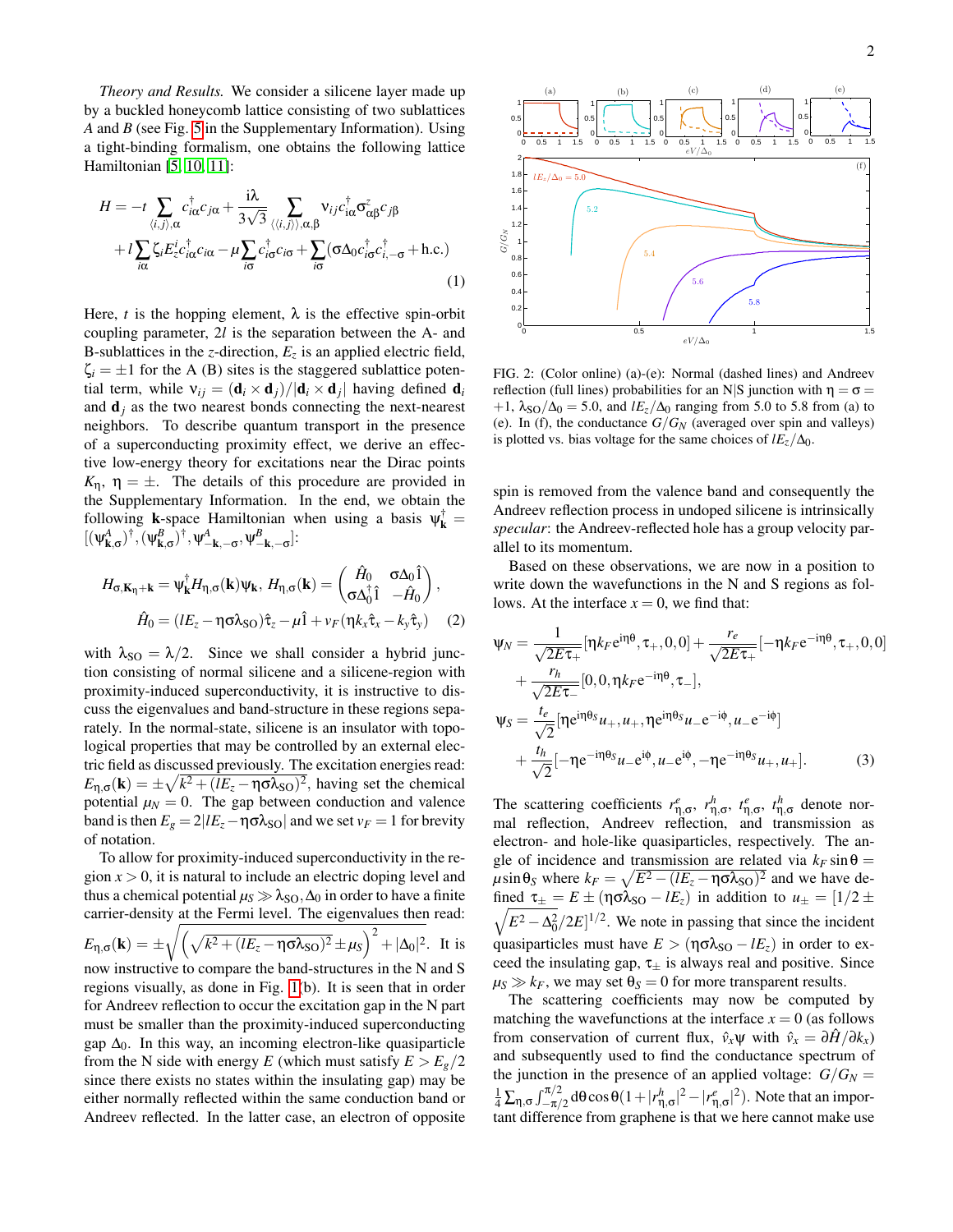of a valley degeneracy: the contribution to the charge conductance from each valley must be computed separately. From the boundary conditions, one then obtains an explicit analytical expression for the normal and Andreev reflection coefficients as follows:

$$
r_e = 2\cos\beta\Upsilon(\theta)\mathcal{D}^{-1}, r_h = 4e^{i(\eta\theta - \phi)}k_F\cos\theta\mathcal{D}^{-1}, \quad (4)
$$

with  $\Upsilon(\theta) = \sum_{\pm} \pm e^{\pm i\eta \theta} \tau_{\mp}, \ \mathcal{D} = 4(ik_F \sin \beta \cos \theta + E \cos \beta)$ and  $e^{i\beta} = u_{+}/u_{-}$ . As a consistency check, one may consider the "graphene" limit of the above results where  $\lambda_{SO} =$  $E_z = 0$ . In this case, we have  $k_F = \tau_{\pm} = E$  so that one finds  $r_h = e^{-i(\beta + \phi)}$  for  $\theta = 0$ . This agrees with the result of Ref. [\[12\]](#page-4-9) who found unity Andreev reflection probability even in the presence of a large Fermi vector mismatch (as in our case) for normal incidence. From the analytical expressions in Eq. [\(4\)](#page-2-0), several observations can be made. Firstly, the Andreev reflection process is independent on whether  $E_z < E_c$  or  $E_z > E_c$ as long as the deviation  $|E_z - E_c|$  from the critical field is the same. This may be seen by noting that these two regimes are related via the substitutions  $\tau_+ \leftrightarrow \tau_-$  for which  $|r_h|^2$  and  $|r_e|^2$  are invariant. Secondly, it is seen that the probability for Andreev reflection, and thus the conductance of the junction, may be altered considerably by tuning the applied electric field  $E_z$ . We illustrate this in Fig. [2](#page-1-0) setting  $\lambda_{SO}/\Delta_0 = 5$ . For the panels (a)-(e), we consider the Andreev (full lines) and normal (dashed lines) reflection probabilities as a function of bias voltage for normal incidence  $\theta = 0$ . Due to the band splitting in the N part, only the  $\eta = \sigma = +1$  and  $\eta = \sigma = -1$ bands contribute to transport, and we consider in Fig. [2\(](#page-1-0)a)-(e) the  $\eta = \sigma = +1$  case without loss of generality for an applied electric field  $lE_z/\Delta_0$  ranging from 5.0 to 5.8. When the field is close to the critical one  $E_c$ , the Andreev reflection probability totally dominates normal reflection and one finds that it is unity for subgap energies exactly when  $E_z = E_c$ . Upon increasing the field  $E_z$  and thus moving away from  $E_c$ , the normal reflection probability increases and eventually dominates Andreev reflection. Note that in each case, transport sets in only when *eV* exceeds the insulating gap, the latter varying in magnitude with *E<sup>z</sup>* . The experimental signature of this tunable Andreev reflection is seen in the conductance  $G/G_N$  shown in (f): for fields close to  $E_c$ , the conductance is strongly enhanced at low bias voltages whereas it is suppressed at higher fields  $E<sub>z</sub>$  where normal reflection dominates. In effect, the applied electric field controls the Andreev reflection process and correspondingly the conductance of the junction, enabling a switching from Cooper pair transport to normal-state scattering.

We now demonstrate that silicene offers a unique testbed for probing non-local transport in the form of crossed Andreev reflection. The experimental setup is shown in Fig. [1\(](#page-0-0)d) and we assume as before a strongly doped superconducting region with large  $\mu$ <sub>S</sub>. The fact that both the insulating gap and the Fermi level in silicene (due to its low density of states) may be controlled simply by external electric fields/gate voltages [\[13\]](#page-4-10), is the key to obtaining not only a *pure* CAR signal (without any elastic cotunneling) but also a non-local current which

<span id="page-2-0"></span>

<span id="page-2-1"></span>FIG. 3: (Color online) *Top row:* Contour-plot of the CAR probability for a bias voltage  $eV/\Delta_0 = 0.9$  vs. angle of incidence θ and junction length *L*. *Bottom row*: Probabilities for the different scattering events for a fixed junction length  $L/\xi = 2.1$  for normal incidence. In column (a), we consider scenario (i) as described in the main text (nongapped/superconductor/gapped) whereas in (b) we consider scenario (ii) as described in the main text (gapped/superconductor/gapped). We have considered in all cases a strongly doped superconducting region with  $\mu_S/\Delta_0 = 20$  and set  $m_L/\Delta_0 = 0$  and  $m_R/\Delta_0 = 5$  in (a) whereas  $m_L/\Delta_0 = m_R/\Delta_0 = 5$  in (b). The coefficients ( $R_e, R_h, T_h$ ) are the probabilities for normal, Andreev, and crossed Andreev reflection, respectively.

is *fully spin-polarized* in each valley. To see how this may be obtained, let  $2m_{L,R}$  denote the gap in the left and right normal silicene region between the lowest-lying conduction band and highest-lying valence band with  $m = \lambda_{SO} - lE_z$ . As in Fig. [1\(](#page-0-0)b), the two other bands are assumed to be separated largely and thus do not contribute to transport. Setting the Fermi level to the top of the valence band in the right region ( $\mu_R = -m_R$ ), the fate of non-local transport depends on the band-structure in the left region. We consider here two scenarios: (i) there is no gap in the left region ( $m<sub>L</sub> = 0$ ) with  $\mu<sub>L</sub> = 0$ , meaning that the electric field is equal to the critical value  $E_c$ , and (ii) there is a gap 2*m<sup>L</sup>* in the left region and the Fermi level is tuned to lie right at the bottom of the conduction band  $(\mu_L = m_L)$ . In case (i), Andreev reflection can occur in addition to normal reflection for any incident energy since there is no gap in the spectrum whereas in the right region only CAR is possible. The reason is that an incident electron from the conduction band only has a gap to tunnel into in the right region. Consider now instead scenario (ii). In this case, local Andreev reflection is no longer possible since the spectrum is gapped on the left side. For the same reason as in case (i), elastic cotunneling is not possible either. This means that *only* normal reflection and CAR are physically allowed scattering processes for this system. We emphasize here that it is not crucial that the Fermi level lies exactly on the gap edge, as considered above: a deviation from this simply means that the current-flow starts at a different applied voltage. We have chosen the above values to illustrate the principle used to obtain pure CAR as they offer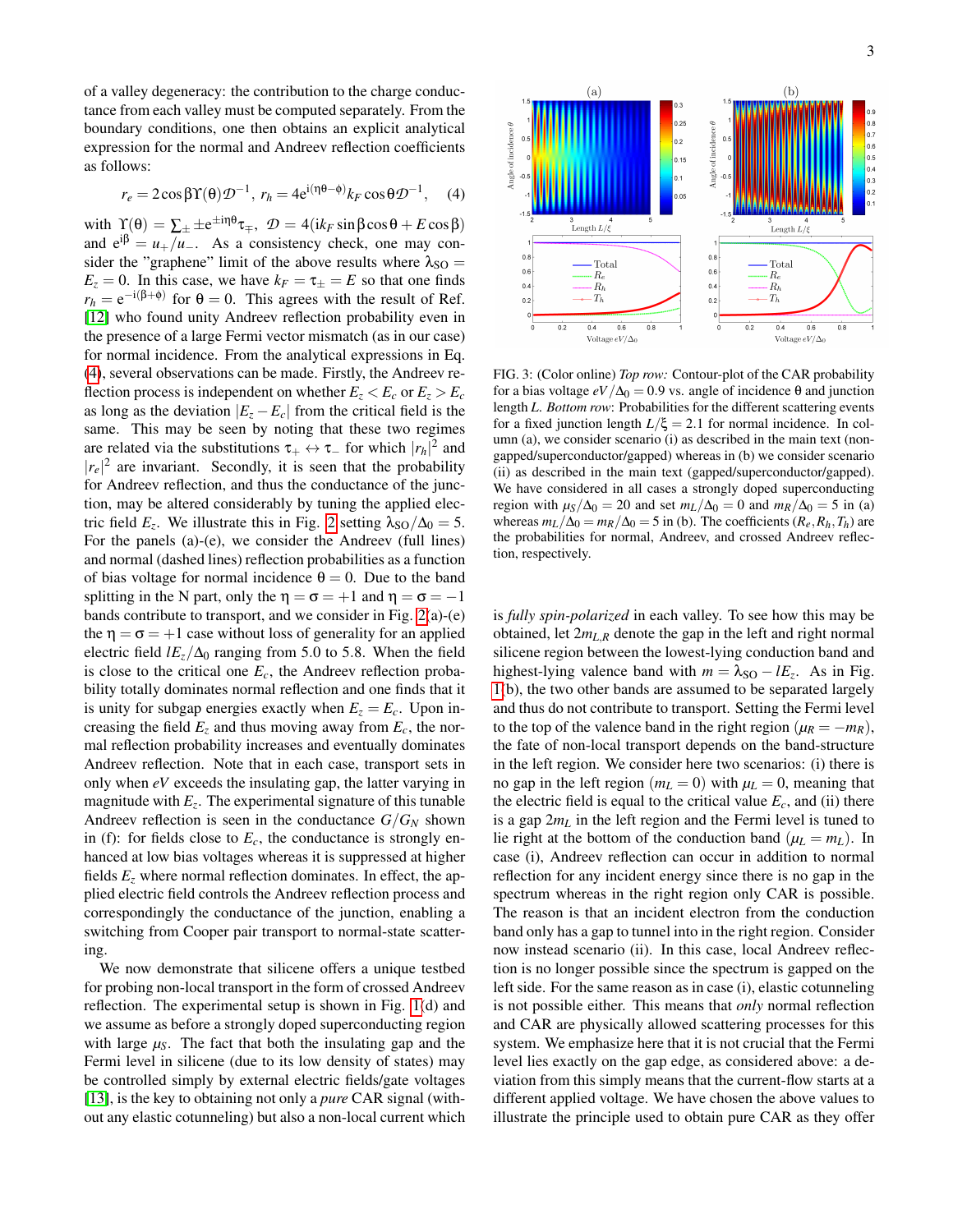the simplest visualization of the underlying idea.

The scattering probabilities are computed using the same method as in the N|S case, matching wavefunctions at the two interfaces with scattering coefficients *re*, *rh*, *t<sup>h</sup>* associated with normal reflection, Andreev reflection, and crossed Andreev reflection. It is important to note that the belonging probability coefficients for each process  $(R_e, R_h, T_h)$  must be derived from the continuity equation, and are not necessarily equal to simply the modulus square of the above quantities; the interested reader may find the details of this calculation in the Supplementary Information. One obtains an expression for the (zero-temperature) non-local conductance  $G_{nl}$  which may be experimentally measured:

$$
\frac{G_{\rm nl}}{G_0} = \frac{1}{4} \sum_{\eta, \sigma} \int_{-\pi/2}^{\pi/2} d\theta \mathcal{P}_h |t_h|^2 \sqrt{q_F^h - k_y^2},\tag{5}
$$

where  $P_h = 1/(E - \mu_R)$ ,  $q_F^h = \sqrt{(\mu_R - E)^2 - m_R^2}$  is the wavevector of the CAR hole on the right side,  $k_y = k_L \sin \theta$  is its transverse momentum, and  $G_0$  is a normalization constant. To investigate quantitatively the probabilities for these reflec-tion processes to occur, consider Fig. [3.](#page-2-1) We fix  $\mu$ <sub>S</sub>/ $\Delta$ <sub>0</sub> = 20 and set the band gap to  $m/\Delta_0 = 5$  when it is present in each region and also consider junction lengths  $L \geq 2\xi$  where ξ is the superconducting coherence length, since the nonselfconsistent approach used here is valid only for a sufficiently large superconducting region. In (a), the CAR process is shown both as a function of angle of incidence and junction length at a fixed voltage  $eV/\Delta_0 = 0.9$  in the top panels and also as a function of bias voltage for a fixed junction length  $L/\xi = 2.1$  for normal incidence in the bottom panels. As seen, both local and non-local Andreev reflections are possible in this case and the maximum probability reached for the CAR process is about 30% (we have verified this for other parameter choices). Still, it should be noted that CAR is the *only* non-local transport process available due to the Fermi level lying right at the top of the valence band, which means that the current in the right N part is carried solely by crossed Andreev reflected holes. This is in complete contrast to usual metallic systems which typically gives the same order of magnitude for the probability of elastic cotunneling and CAR.

The situation becomes even more intriguing when considering scenario (ii), where now CAR is the only physically allowed process in addition to normal reflection. In this case, CAR probability reaches essentially 100% meaning that *all* of the incoming electrons from the left N side combine with electrons from the right N side to produce Cooper pairs in the superconductor. A similar effect can be obtained at one specific voltage in graphene [\[14\]](#page-4-11), but in that case elastic cotunneling occurs immediately upon deviating from that bias voltage. In the present case of silicene, there is no elastic cotunneling at all in the subgap regime and we have pure CAR at all voltages. In addition to generating a non-local Andreev (hole) current in this way, it is interesting to observe that this nonlocal current is fully spin-valley polarized. This means that in each valley, the current is fully spin-polarized with oppo-



<span id="page-3-1"></span>FIG. 4: (Color online) Non-local conductance for (a) gapless and (b) gapped silicene on the left side [corresponding to scenarios (i) and (ii) described in the main text].

<span id="page-3-0"></span>site spin-polarization in the two valleys such that the product spin⊗valley is conserved. The non-local conductance defined in Eq. [\(5\)](#page-3-0) is shown in Fig. [4](#page-3-1) and is seen to show similar behavior to that of the CAR probability.

Finally, we have also computed the supercurrent flow through silicene, by considering an S|N|S junction. This setup is experimentally viable and has previously been used to study the supercurrent through *e.g.* graphene [\[15,](#page-4-12) [16\]](#page-4-13) and topological insulators [\[17](#page-4-14)[–19\]](#page-4-15). We consider here ballistic transport which is appropriate under the assumption of relatively short junction lengths satisfying *L* ξ. In such a scenario, the supercurrent is carried solely by Andreev bound-states (ABS) existing in the junction. These bound-states are formed by resonant Andreev-reflections occuring at the two interfaces and may be computed by setting up similar wavefunctions as in the N|S case and identifying the resonance energies. We compute the spin- and valley-dependent ABS energies ε for a junction with a finite chemical potential  $\mu_N$  in the normal region which is assumed to cross both of the conduction bands. Denoting the superconducting phase difference as ∆φ and setting  $\mu_N \gg \Delta_0$ , we find that:

$$
\frac{\varepsilon(\Delta\phi)}{\Delta_0} = \pm \sqrt{\frac{4\mathcal{M}^2 \cos^2(\Delta\phi/2) + L^2(\mathcal{M}^2 - k^2)^2}{4\mathcal{M}^2 + L^2(\mathcal{M}^2 - k^2)^2}}
$$
 (6)

 $\mu_{\text{N}}$  defining  $\mathcal{M} = \mu_{\text{N}} + (\eta \sigma \lambda_{\text{SO}} - lE_z)$  and  $k =$  $\sqrt{\mu_N^2 - (\eta \sigma \lambda_{\text{SO}} - lE_z)^2}$ . This gives rise to a supercurrent in the zero-temperature limit of the form:

$$
\frac{I(\Delta\phi)}{I_0} = \sum_{\eta\sigma} \frac{\mathcal{M}^2 \sin \Delta\phi}{[4\mathcal{M}^2 + L^2(\mathcal{M}^2 - k^2)^2] \varepsilon(\Delta\phi)}.
$$
(7)

The most interesting aspect of the above equation is that it explicitly depends on the applied electric field *E<sup>z</sup>* , suggesting that one may experimentally control the supercurrent in a given sample by tuning the field *E<sup>z</sup>* . Moreover, in the case were the Fermi level only crosses the lowest conduction band  $(\eta = \sigma = \pm 1)$ , the supercurrent is fully spin-valley polarized since Andreev reflection conserves this polarization. It would be interesting to compute the effect of a magnetic exchange field [\[20\]](#page-4-16) on this result to see how it alters the spin-valley polarization of the supercurrent and if it is possible to obtain electrically controllable  $0-\pi$  oscillations, but we leave these issues for future investigations.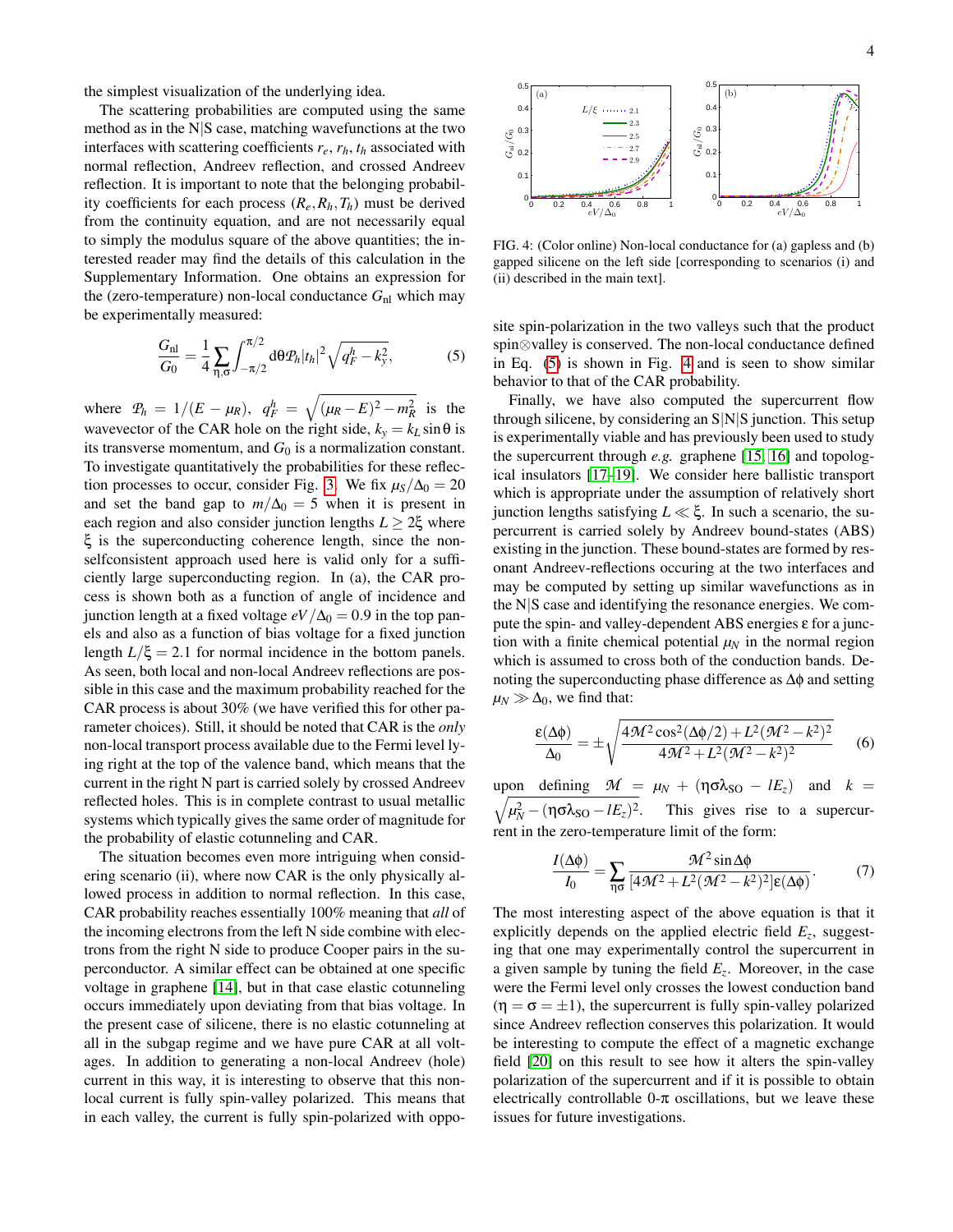*Acknowledgments.* This work was supported by Grant-in-Aid for Young Scientists (B) (No. 23740236) and the "Topological Quantum Phenomena" (No. 25103709) Grant-in Aid for Scientific Research on Innovative Areas from the Ministry of Education, Culture, Sports, Science and Technology (MEXT) of Japan and the COST Action MP-1201 "Novel Functionalities through Optimized Confinement of Condensate and Fields".

- <span id="page-4-0"></span>[1] A. H. Castro Neto *et al.*, Rev. Mod. Phys. 81, 109 (2009).
- <span id="page-4-1"></span>[2] M. Z. Hasan and C. L. Kane, Rev. Mod. Phys. 82, 3045 (2010).
- <span id="page-4-2"></span>[3] It is appropriate to mention here the Dirac fermions emerging in the low-energy sector of the pseudogap phase for high-*Tc d* wave cuprates, which were discovered much earlier than either graphene or topological insulators.
- <span id="page-4-3"></span>[4] B. Lalmi *et al.*, Appl. Phys. Lett. 97, 223109 (2010); P.E. Padova *et al.*, Appl. Phys. Lett. 96, 261905 (2010).
- <span id="page-4-4"></span>[5] M. Ezawa, New J. Phys. 14, 033003 (2012); Phys. Rev. Lett. 109, 055502 (2012).
- <span id="page-4-5"></span>[6] X.-L. Qi and S.-C. Zhang, Rev. Mod. Phys. 83, 1057 (2011).
- [7] J. Alicea, Rep. Prog. Phys. 75, 076501 (2012).
- [8] C. W. J. Beenakker, Annu. Rev. Con. Mat. Phys. 4, 113 (2013).
- <span id="page-4-6"></span>[9] M. Leijnse and K. Flensberg, Semicond. Sci. Technol. 27 , 124003 (2012).
- <span id="page-4-7"></span>[10] C.-C. Liu, W. Feng, and Y. Yao, Phys. Rev. Lett. **107**, 076802 (2011).
- <span id="page-4-8"></span>[11] C.-C. Liu, H. Jiang, and Y. Yao, Phys. Rev. B 84, 195430 (2011).
- <span id="page-4-9"></span>[12] C. Beenakker, Phys. Rev. Lett. 97, 067007 (2006).
- <span id="page-4-10"></span>[13] In general,  $E_z$  and  $\mu$  are both influenced when altering the external field, although the exact details should depend on the experimental setup such as the substrate.
- <span id="page-4-11"></span>[14] J. Cayssol, Phys. Rev. Lett. **100**, 147001 (2008).
- <span id="page-4-12"></span>[15] M. Titov and C. W. J. Beenakker, Phys. Rev. B 74, 041401 (2006).
- <span id="page-4-13"></span>[16] J. Linder *et al.*, Phys. Rev. Lett. **100**, 187004 (2008).
- <span id="page-4-14"></span>[17] L. Fu and C. L. Kane, Phys. Rev. B **79**, 161408(R) (2009).
- [18] Y. Tanaka et al., Phys. Rev. Lett. **103**, 107002 (2009).
- <span id="page-4-15"></span>[19] J. Linder *et al.*, *Phys. Rev. B* **81**, 184525 (2010).
- <span id="page-4-16"></span>[20] T. Yokoyama, Phys. Rev. B **87**, 241409(R) (2013).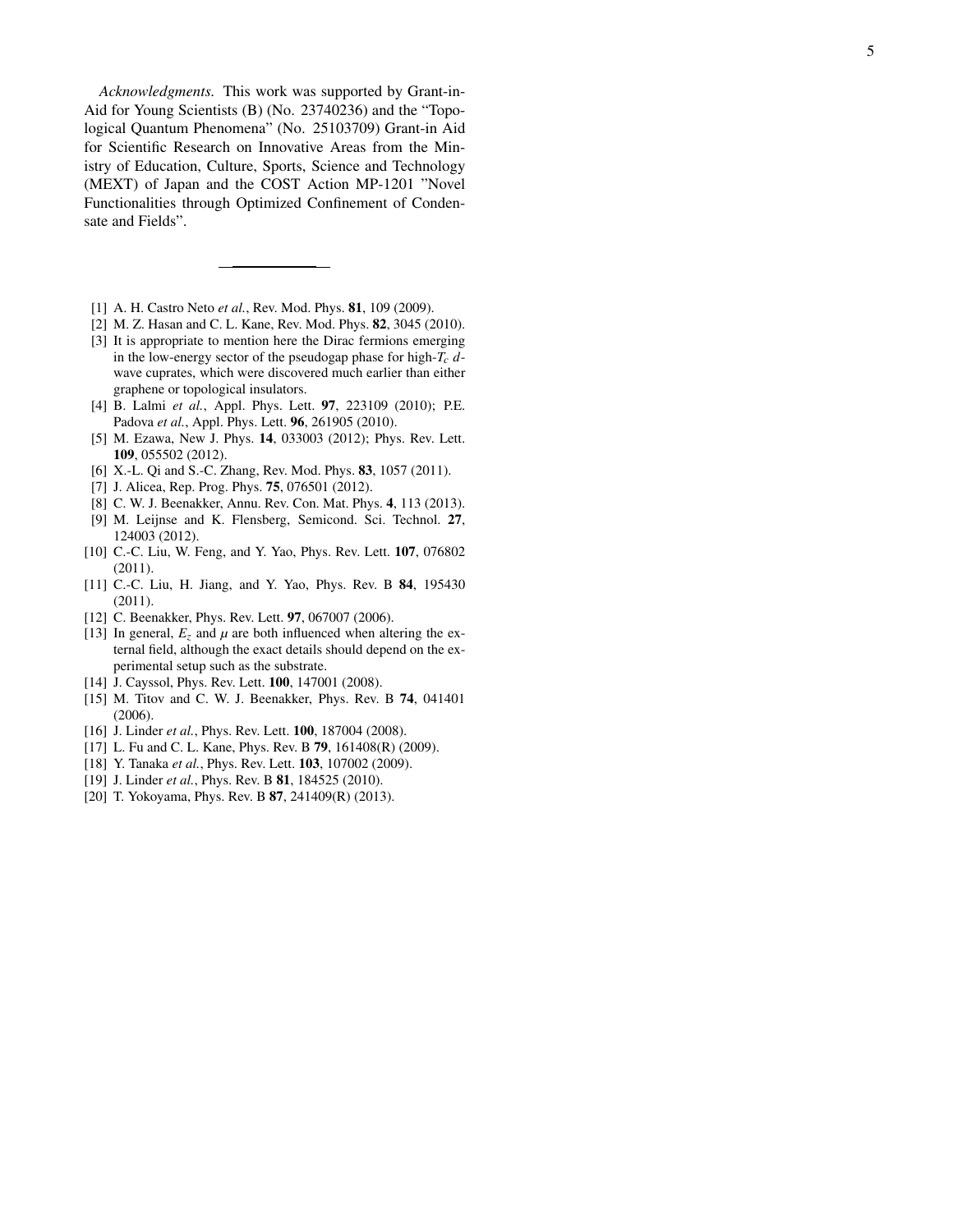## SUPPLEMENTARY INFORMATION

## *Derivation of low-energy Hamiltonian including superconductivity*

The starting point is the lattice Hamiltonian in Ref. [\[5\]](#page-4-4) where we add a superconducting pairing term:

$$
H = -t\sum_{\langle i,j\rangle,\alpha} c_{i\alpha}^{\dagger} c_{j\alpha} + \frac{i\lambda}{3\sqrt{3}} \sum_{\langle\langle i,j\rangle\rangle,\alpha,\beta} \mathbf{v}_{ij} c_{i\alpha}^{\dagger} \sigma_{\alpha\beta}^{z} c_{j\beta} + l\sum_{i\alpha} \zeta_{i} E_{z}^{i} c_{i\alpha}^{\dagger} c_{i\alpha} - \mu \sum_{i\sigma} c_{i\sigma}^{\dagger} c_{i\sigma} + \sum_{i\sigma} (\sigma \Delta_{0} c_{i\sigma}^{\dagger} c_{i,-\sigma}^{\dagger} + \text{h.c.})
$$
(8)

We have added a chemical potential and superconducting pairing term compared to Ref.[\[5\]](#page-4-4). It is convenient to introduce separate fermion operators for the A and B sublattices. Moreover, we introduce the nearest-neighbor vectors  $\delta_i^{A,B}$  and n.n.n vectors  $a_i$ . Note that the n.n.n vectors are the same for both sublattices, but the n.n vectors are different. To be concrete, we have:

$$
\delta_1^A = (a', 0, a'_z), \delta_2^A = (-a'/2, -a'\sqrt{3}/2, a'_z), \delta_3^A = (-a'/2, a'\sqrt{3}/2, a'_z), \n\delta_1^B = (a'/2, a'\sqrt{3}/2, -a'_z), \delta_2^B = (a'/2, -a'\sqrt{3}/2, -a'_z), \delta_3^B = (-a', 0, -a'_z).
$$
\n(9)

and for the n.n.n vectors:

$$
\mathbf{a}_1 = (0, \sqrt{3}a', 0), \ \mathbf{a}_2 = \frac{a'}{2}(3, \sqrt{3}), \ \mathbf{a}_3 = \frac{a'}{2}(3, -\sqrt{3}), \ \mathbf{a}_4 = (0, -\sqrt{3}a', 0), \ \mathbf{a}_5 = \frac{a'}{2}(-3, -\sqrt{3}), \ \mathbf{a}_6 = \frac{a'}{2}(-3, \sqrt{3}).
$$
 (10)



<span id="page-5-0"></span>FIG. 5: (Color online) (a) Top view of silicene consisting of two superpositioned triangular sublattices *A* and *B*. (b) Side view of silicene in the presence of an external electric field  $E_z$  perpendicular to the plane.

When inserting the sublattice operators and Fourier-transforming according to  $A_{\mathbf{k}\sigma} = \frac{1}{\sqrt{N_A}} \sum_i A_{i\sigma} e^{-i\mathbf{k}\mathbf{r}_i}$  (and similarly for B), the Hamiltonian reads:

$$
H = -t \sum_{\mathbf{k}, \delta^{A}, \sigma} A_{\mathbf{k}\sigma} B_{\mathbf{k}\sigma} e^{-i\mathbf{k}\delta^{A}} - t \sum_{\mathbf{k}, \delta^{B}, \sigma} B_{\mathbf{k}\sigma}^{\dagger} A_{\mathbf{k}\sigma} e^{-i\mathbf{k}\delta^{B}} + (lE_{z} - \mu) \sum_{\mathbf{k}\sigma} A_{\mathbf{k}\sigma}^{\dagger} A_{\mathbf{k}\sigma} - (lE_{z} + \mu) \sum_{\mathbf{k}\sigma} B_{\mathbf{k}\sigma}^{\dagger} B_{\mathbf{k}\sigma} + \sum_{\mathbf{k}\sigma} [\sigma \Delta_{0} (A_{\mathbf{k}\sigma}^{\dagger} A_{-\mathbf{k}, -\sigma}^{\dagger} + B_{\mathbf{k}\sigma}^{\dagger} B_{-\mathbf{k}, -\sigma}^{\dagger}) + \text{h.c.}] + \frac{i\lambda}{3\sqrt{3}} \sum_{\alpha, \beta, \mathbf{a}, \mathbf{k}} (\mathbf{v}_{\mathbf{a}}^{A} e^{-i\mathbf{k}\mathbf{a}} A_{\mathbf{k}\alpha}^{\dagger} \sigma_{\alpha\beta}^{z} A_{\mathbf{k}\beta} + (\mathbf{v}_{\mathbf{a}}^{B}) e^{-i\mathbf{k}\mathbf{a}} B_{\mathbf{k}\alpha}^{\dagger} \sigma_{\alpha\beta}^{z} B_{\mathbf{k}\beta})
$$
\n(11)

where we have defined:

$$
\mathbf{v}_{\mathbf{a}_2}^A = \mathbf{v}_{\mathbf{a}_4}^A = \mathbf{v}_{\mathbf{a}_6}^A = -\mathbf{v}_{\mathbf{a}_1}^A = -\mathbf{v}_{\mathbf{a}_1}^A = -\mathbf{v}_{\mathbf{a}_5}^A = 1,
$$
  
\n
$$
\mathbf{v}_{\mathbf{a}_2}^B = \mathbf{v}_{\mathbf{a}_4}^B = \mathbf{v}_{\mathbf{a}_6}^B = -\mathbf{v}_{\mathbf{a}_1}^B = -\mathbf{v}_{\mathbf{a}_1}^B = -\mathbf{v}_{\mathbf{a}_5}^B = -1.
$$
\n(12)

We now perform the summations over the n.n and n.n.n vectors and obtain:

$$
\gamma_{\mathbf{k}} \equiv \sum_{\delta^A} e^{-i\mathbf{k}\delta^A} = \left(\sum_{\delta^B} e^{-i\mathbf{k}\delta^B}\right)^* = e^{-ik_x a'} + 2\cos(\sqrt{3}k_y a'/2)e^{ik_x a'/2},
$$
  
\n
$$
2i\eta_{\mathbf{k}} \equiv \sum_{\mathbf{a}} v_{\mathbf{a}}^A e^{-i\mathbf{k}\mathbf{a}} = -\sum_{\mathbf{a}} v_{\mathbf{a}}^B e^{-i\mathbf{k}\mathbf{a}} = 2i[\sin(\sqrt{3}a'k_y) + \sin(3k_x a'/2 - \sqrt{3}k_y a'/2) - \sin(3k_x a'/2 + \sqrt{3}k_y a'/2)].
$$
\n(13)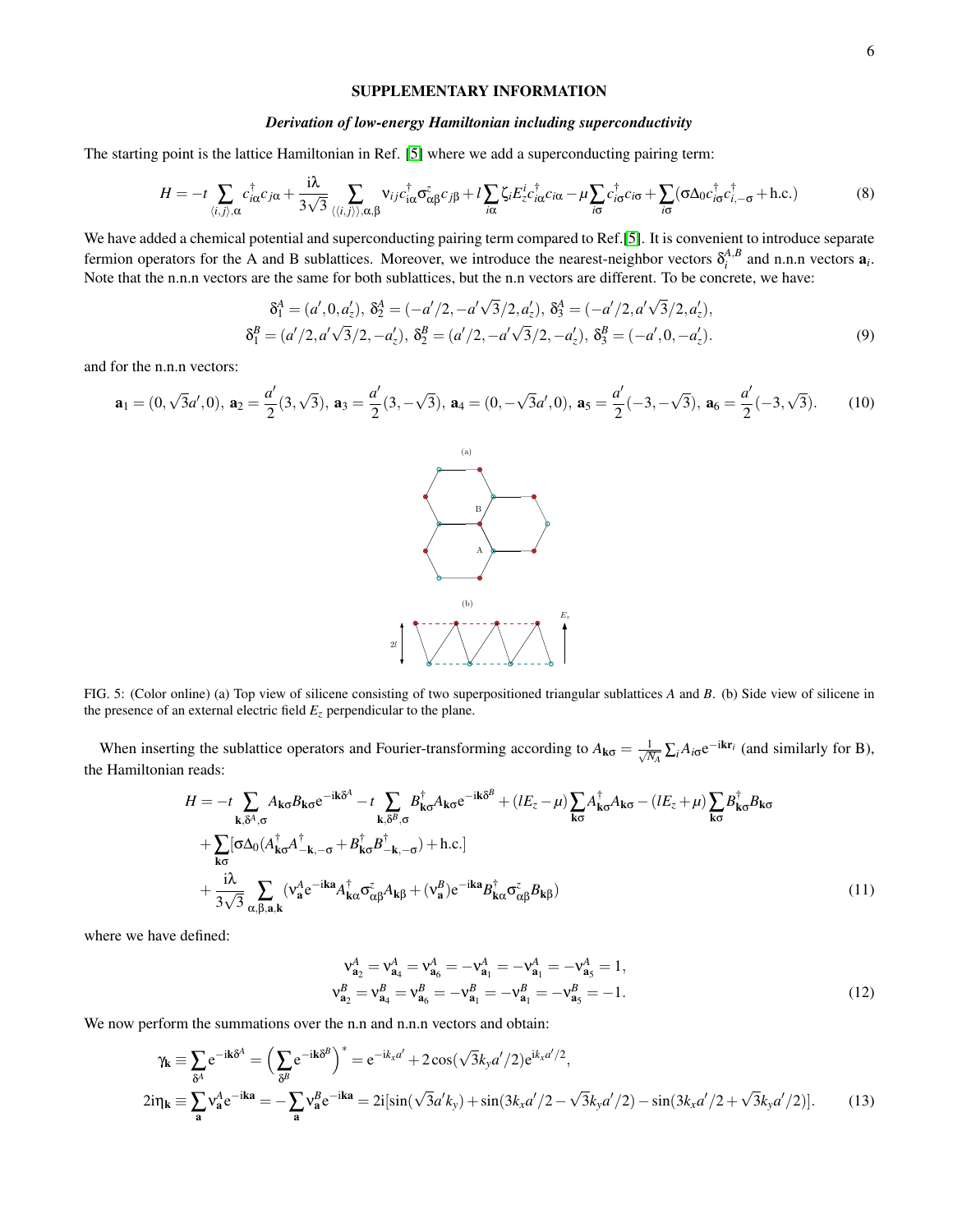Since we are interested in the behavior near the Dirac points in the BZ,  $\mathbf{K}_{\pm} = (0, \pm 4\pi/3\sqrt{3}a', 0)$ , we now expand the Hamiltonian For small **k** around these points by letting  $k_x \to k_x$  and  $k_y \to \pm 4\pi/3\sqrt{3}a' + k_y$  where now  $k_x a' \ll 1$ ,  $k_y a' \ll 1$ . Up to first order in k, we then find from the above definitions that:

$$
\eta_{\mathbf{K}_{\pm}+\mathbf{k}} = \pm \frac{3\sqrt{3}}{2}, \, \gamma_{\mathbf{K}_{\pm}+\mathbf{k}} = -\frac{3a'}{2} (ik_x \pm k_y). \tag{14}
$$

It is useful to note the following identities:

$$
\eta_{-\mathbf{K}_{\pm}-\mathbf{k}} = \eta_{\mathbf{K}_{\mp}-\mathbf{k}}, \, \gamma_{-\mathbf{K}_{\pm}-\mathbf{k}} = \gamma_{\mathbf{K}_{\mp}-\mathbf{k}} \tag{15}
$$

which we shall use below. We can now rewrite Hamiltonian at the  $q \equiv K_{\pm} + k$  point as follows

$$
H_{\mathbf{K}_{\pm}+\mathbf{k}} = \frac{3t\alpha'}{2} \sum_{\sigma} \left[ (ik_{x} \pm k_{y}) A_{\mathbf{q}\sigma}^{\dagger} B_{\mathbf{q}\sigma} + (-ik_{x} \pm k_{y}) B_{\mathbf{q}\sigma}^{\dagger} A_{\mathbf{q}\sigma} - (ik_{x} \mp k_{y}) A_{-\mathbf{q}\sigma}^{\dagger} B_{-\mathbf{q}\sigma} - (-ik_{x} \mp k_{y}) B_{-\mathbf{q}\sigma}^{\dagger} A_{-\mathbf{q}\sigma} \right]
$$
  
+ 
$$
\frac{\varepsilon}{2} \sum_{\sigma} (A_{\mathbf{q}\sigma}^{\dagger} A_{\mathbf{q}\sigma} + A_{-\mathbf{q}\sigma}^{\dagger} A_{-\mathbf{q}\sigma}) - \frac{\varepsilon}{2} \sum_{\sigma} (B_{\mathbf{q}\sigma}^{\dagger} B_{\mathbf{q}\sigma} + B_{-\mathbf{q}\sigma}^{\dagger} B_{-\mathbf{q}\sigma})
$$
  
+ 
$$
\frac{1}{2} \sum_{\sigma} [\sigma \Delta_{0} (A_{\mathbf{q}\sigma}^{\dagger} A_{-\mathbf{q}, -\sigma}^{\dagger} + B_{\mathbf{q}\sigma}^{\dagger} B_{-\mathbf{q}, -\sigma}^{\dagger}) + \sigma \Delta_{0}^{\dagger} (A_{-\mathbf{q}, -\sigma} A_{\mathbf{q}\sigma} + B_{-\mathbf{q}, -\sigma} B_{\mathbf{q}\sigma})] - \frac{\lambda}{3\sqrt{3}} \sum_{\alpha\beta} \left[ (\mp 3\sqrt{3}/2) (A_{\mathbf{q}\alpha}^{\dagger} \sigma_{\alpha\beta}^{\dagger} A_{\mathbf{q}\beta} - B_{\mathbf{q}\alpha}^{\dagger} \sigma_{\alpha\beta}^{\dagger} B_{\mathbf{q}\beta}) + (\pm 3\sqrt{3}/2) (A_{-\mathbf{q}\alpha}^{\dagger} \sigma_{\alpha\beta}^{\dagger} A_{-\mathbf{q}\beta} - B_{-\mathbf{q}\alpha}^{\dagger} \sigma_{\alpha\beta}^{\dagger} B_{-\mathbf{q}\beta}) \right]
$$
(16)

by making use of anticommutation relations and  $\Sigma_k = \Sigma_{-k}$ . We defined  $\epsilon_{\pm} = lE_z \pm \mu$ . Introducing the basis vector:

$$
\Psi_{\mathbf{q}} = [A_{\mathbf{q}\uparrow}^{\dagger}, B_{\mathbf{q}\uparrow}^{\dagger}, A_{-\mathbf{q}\downarrow}, B_{-\mathbf{q}\downarrow}, A_{\mathbf{q}\downarrow}^{\dagger}, B_{\mathbf{q}\downarrow}^{\dagger}, A_{-\mathbf{q}\uparrow}, B_{-\mathbf{q}\uparrow}]^{\dagger},
$$
\n(17)

we can write the Hamiltonian in block-diagonal form as follows:

$$
H_{\mathbf{K}_{\pm}+\mathbf{k}} = \psi_{\mathbf{q}}^{\dagger} M_{\mathbf{q}} \psi_{\mathbf{q}},\tag{18}
$$

where the matrix  $M_{q}$  is:

$$
\begin{pmatrix}\n\pm\lambda_{SO} + \varepsilon & v_F(ik_x \pm k_y) & \Delta_0 & 0 & 0 & 0 & 0 & 0 \\
v_F(-ik_x \pm k_y) & \mp\lambda_{SO} - \varepsilon_+ & 0 & \Delta_0 & 0 & 0 & 0 & 0 \\
\Delta_0^{\dagger} & 0 & \mp\lambda_{SO} - \varepsilon_- & v_F(-ik_x \mp k_y) & 0 & 0 & 0 & 0 \\
0 & \Delta_0^{\dagger} & v_F(ik_x \mp k_y) & \pm\lambda_{SO} + \varepsilon_+ & 0 & 0 & 0 & 0 \\
0 & 0 & 0 & 0 & \mp\lambda_{SO} + \varepsilon_- & v_F(ik_x \pm k_y) & -\Delta_0 & 0 \\
0 & 0 & 0 & 0 & v_F(-ik_x \pm k_y) & \pm\lambda_{SO} - \varepsilon_+ & 0 & -\Delta_0 \\
0 & 0 & 0 & 0 & -\Delta_0^{\dagger} & 0 & \pm\lambda_{SO} - \varepsilon_- & v_F(-ik_x \mp k_y) \\
0 & 0 & 0 & 0 & -\Delta_0^{\dagger} & v_F(ik_x \mp k_y) & \mp\lambda_{SO} + \varepsilon_+ \\
0 & 0 & 0 & 0 & 0 & -\Delta_0^{\dagger} & v_F(ik_x \mp k_y) & \mp\lambda_{SO} + \varepsilon_+ \\
0 & 0 & 0 & 0 & 0 & -\Delta_0^{\dagger} & v_F(ik_x \mp k_y) & \mp\lambda_{SO} + \varepsilon_+ \\
\end{pmatrix}
$$
(19)

where we defined  $\lambda_{SO} = \lambda/2$  and  $v_F = 3t a'/4$ . For easier comparison with Ref. [\[5\]](#page-4-4), consider the upper 4×4 block and the **K**<sub>+</sub> point with  $\mu = 0$ :

$$
\begin{pmatrix}\n\lambda_{\text{SO}} + lE_z & v_F(i k_x \pm k_y) & \Delta_0 & 0 \\
v_F(-i k_x \pm k_y) & -\lambda_{\text{SO}} - lE_z & 0 & \Delta_0 \\
\Delta_0^{\dagger} & 0 & -\lambda_{\text{SO}} - lE_z & v_F(-i k_x \mp k_y) \\
0 & \Delta_0^{\dagger} & v_F(i k_x \mp k_y) & +\lambda_{\text{SO}} + lE_z\n\end{pmatrix}
$$
\n(20)

One difference is that  $k_x$  and  $k_y$  are interchanged in comparison, but this can be changed by renaming our coordinate system  $x \leftrightarrow y$  in which case we should also let  $\lambda_{SO} \rightarrow -\lambda_{SO}$  since the determinant of the Jacobian for this transformation is -1 which alters the vector cross-products in the spin-orbit coupling term of the Hamiltonian. For compact notation, we can then write down a 4×4 Hamiltonian valid for spin  $\sigma$  and valley  $\mathbf{K}_{\eta}$  where  $\eta = \pm$ . The basis is  $\psi_{\mathbf{k}\sigma}^{\dagger} = [\hat{A}_{\mathbf{k}\sigma}^{\dagger}, \hat{B}_{\mathbf{k}\sigma}^{\dagger}, A_{-\mathbf{k}, -\sigma}, B_{-\mathbf{k}, -\sigma}]$  and the Hamiltonian is:

$$
H_{\mathbf{k}\sigma} = \begin{pmatrix} lE_z - \mu - \eta \sigma \lambda_{SO} & v_F(\eta k_x + ik_y) & \sigma \Delta_0 & 0 \\ v_F(\eta k_x - ik_y) & -lE_z - \mu + \eta \sigma \lambda_{SO} & 0 & \sigma \Delta_0 \\ \sigma \Delta_0^{\dagger} & 0 & -lE_z + \mu + \eta \sigma \lambda_{SO} & v_F(-\eta k_x - ik_y) \\ 0 & \sigma \Delta_0^{\dagger} & v_F(-\eta k_x + ik_y) & lE_z + \mu - \eta \sigma \lambda_{SO} \end{pmatrix}
$$
(21)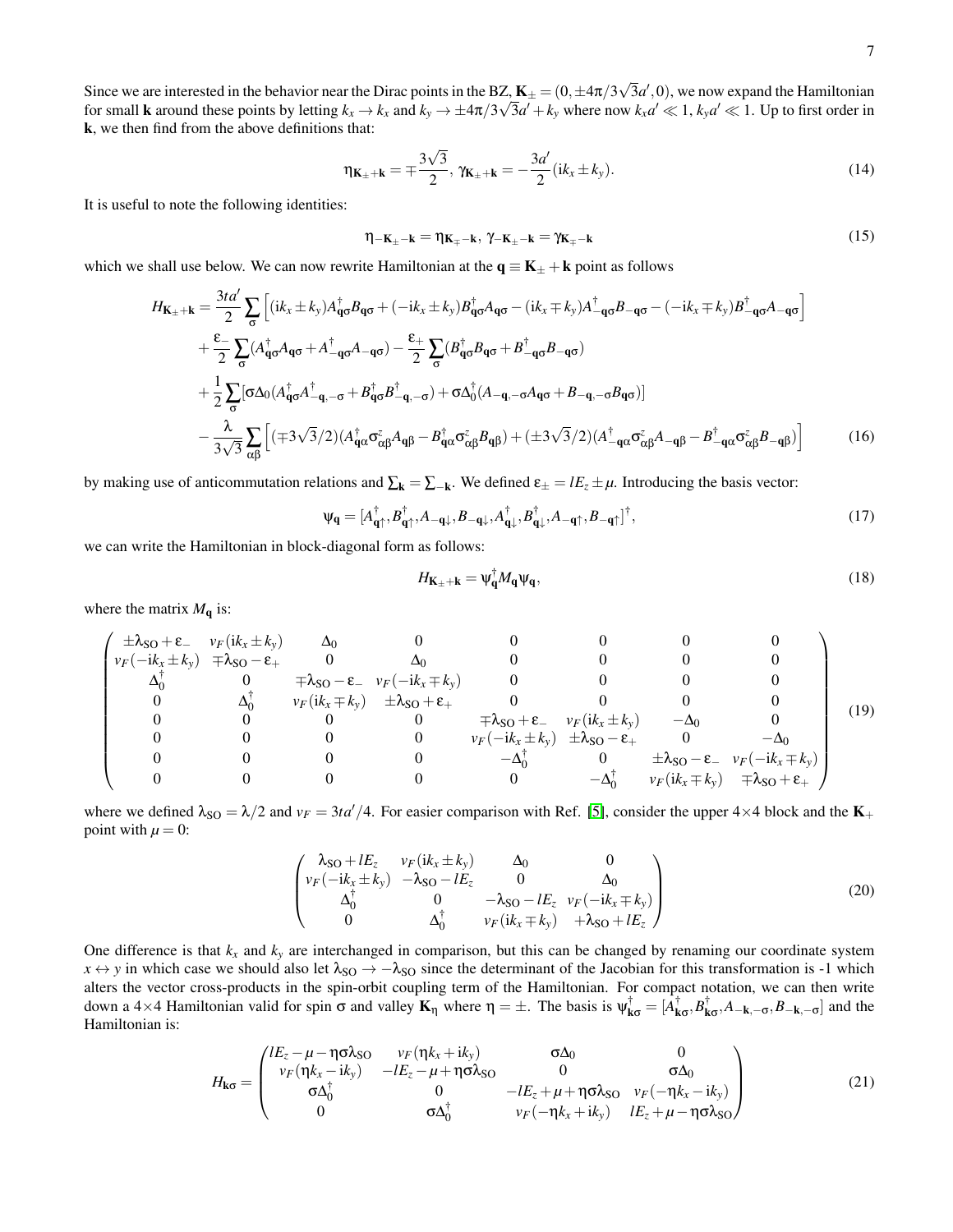We obtain four possible eigenvalues for a given  $\eta$  and  $\sigma$ , as usual:

$$
E_{\mathbf{k}\sigma} = \pm \sqrt{\left(\sqrt{v_F^2 k^2 + (lE_z - \eta \sigma \lambda_{\rm SO})^2} \pm \mu\right)^2 + |\Delta_0|^2}
$$
(22)

The eigenvectors can now be identified by a direct product of the eigenvectors for the non-superconducting state and the usual BCS coherence factors. For instance, for the eigenvalue  $E = \sqrt{\left(\sqrt{v_F^2 k^2 + (lE_z + \lambda_{SO})^2} - \mu\right)^2 + |\Delta_0|^2}$  we find that:

$$
\Psi = \begin{pmatrix} \frac{v_F(k_x + ik_y)u}{\tau - \lambda_{\text{SO}} - lE_z} \\ u \\ \frac{v_F(k_x + ik_y)v e^{-i\phi}}{\tau - \lambda_{\text{SO}} - lE_z} \\ v e^{-i\phi} \end{pmatrix}
$$
(23)

where we defined for brevity's sake  $\tau = \sqrt{v_F^2 k^2 + (lE_z + \lambda_{\text{SO}})^2}$  and

$$
u = \sqrt{\frac{1}{2}(1 + (\tau - \mu)/E)}, \ v = \sqrt{\frac{1}{2}(1 - (\tau - \mu)/E)}.
$$
 (24)

Above,  $\phi$  is the superconducting phase.

## *Wavefunctions and probability coefficients for non-local transport*

We now set  $v_F = 1$  for brevity of notation. Although it is in principle possible to write down a set of wavefunctions valid for an arbitrary parameter set, the corresponding analytical expressions are far too unwieldy to be of any use. Therefore, we concentrate on the scenarios (i) and (ii) in the  $N|S|N$  junctions treated in the main text. For those cases, the wavefunction in the left normal region reads:

$$
\Psi_L = \frac{1}{\mathcal{N}_e} \begin{pmatrix} \eta k_{x,e}^L + i k_y \\ E + \mu_L + m_L \\ 0 \\ 0 \end{pmatrix} e^{ik_{x,e}^L x} + \frac{r_h}{\mathcal{N}_h} \begin{pmatrix} 0 \\ 0 \\ \eta k_{x,h}^L - i k_y \\ E - \mu_L - m_L \end{pmatrix} e^{-ik_{x,h}^L x} + \frac{r_e}{\mathcal{N}_e} \begin{pmatrix} -\eta k_{x,e}^L + i k_y \\ E + \mu_L + m_L \\ 0 \\ 0 \end{pmatrix} e^{-ik_{x,e}^L x}.
$$
 (25)

In the superconducting region one derives:

$$
\psi_{S}=t_{1}\begin{pmatrix} \eta e^{i\beta} \\ e^{i\beta} \\ \eta e^{-i\phi} \\ e^{-i\phi} \end{pmatrix}e^{(i\mu_{S}-\kappa)x}+t_{2}\begin{pmatrix} -\eta e^{i\beta} \\ e^{i\beta} \\ -\eta e^{-i\phi} \\ e^{-i\phi} \end{pmatrix}e^{-(i\mu_{S}-\kappa)x}+t_{3}\begin{pmatrix} -\eta e^{i\phi} \\ e^{i\phi} \\ -\eta e^{i\beta} \\ e^{i\beta} \end{pmatrix}e^{-(i\mu_{S}+\kappa)x}+t_{4}\begin{pmatrix} \eta e^{i\phi} \\ e^{i\phi} \\ \eta e^{i\beta} \\ e^{i\beta} \end{pmatrix}e^{(i\mu_{S}+\kappa)x}, \qquad (26)
$$

whereas in the right normal region we have:

$$
\Psi_R = \frac{t_e}{\mathcal{M}_e} \begin{pmatrix} \eta k_{x,e}^R + i k_y \\ E + \mu_R + m_R \\ 0 \\ 0 \end{pmatrix} e^{ik_{x,e}^R x} + \frac{t_h}{\mathcal{M}_h} \begin{pmatrix} 0 \\ 0 \\ -\eta k_{x,h}^R - i k_y \\ E - \mu_R - m_R \end{pmatrix} e^{ik_{x,h}^R x}
$$
(27)

Here,  $\kappa = \sqrt{\Delta_0^2 - E^2}$ . The quantities  $\mathcal{N}_{e,h}$  and  $\mathcal{M}_{e,h}$  are normalization constants:

$$
\mathcal{N}_e = \sqrt{2(E + \mu_L)(E + \mu_L + m_L)}, \ \mathcal{N}_b = \sqrt{|\eta k_{x,h}^L - ik_y|^2 + (E - \mu_L - m_L)^2},
$$
  

$$
\mathcal{M}_e = \sqrt{|\eta k_{x,e}^R + ik_y|^2 + (E + \mu_R + m_R)^2}, \ \mathcal{M}_h = \sqrt{2(E - \mu_R)(E - \mu_R - m_R)}.
$$
 (28)

The wavevectors are given by

$$
k_{x,(e,h)}^{L} = \sqrt{k_F^{(e,h)} - k_y^2}, \ k_F^{(e,h)} = \sqrt{(\mu_L \pm E)^2 - m_L^2},
$$
  

$$
k_{x,(e,h)}^{R} = \sqrt{q_F^{(e,h)} - k_y^2}, \ q_F^{(e,h)} = \sqrt{(\mu_R \pm E)^2 - m_R^2},
$$
\n(29)